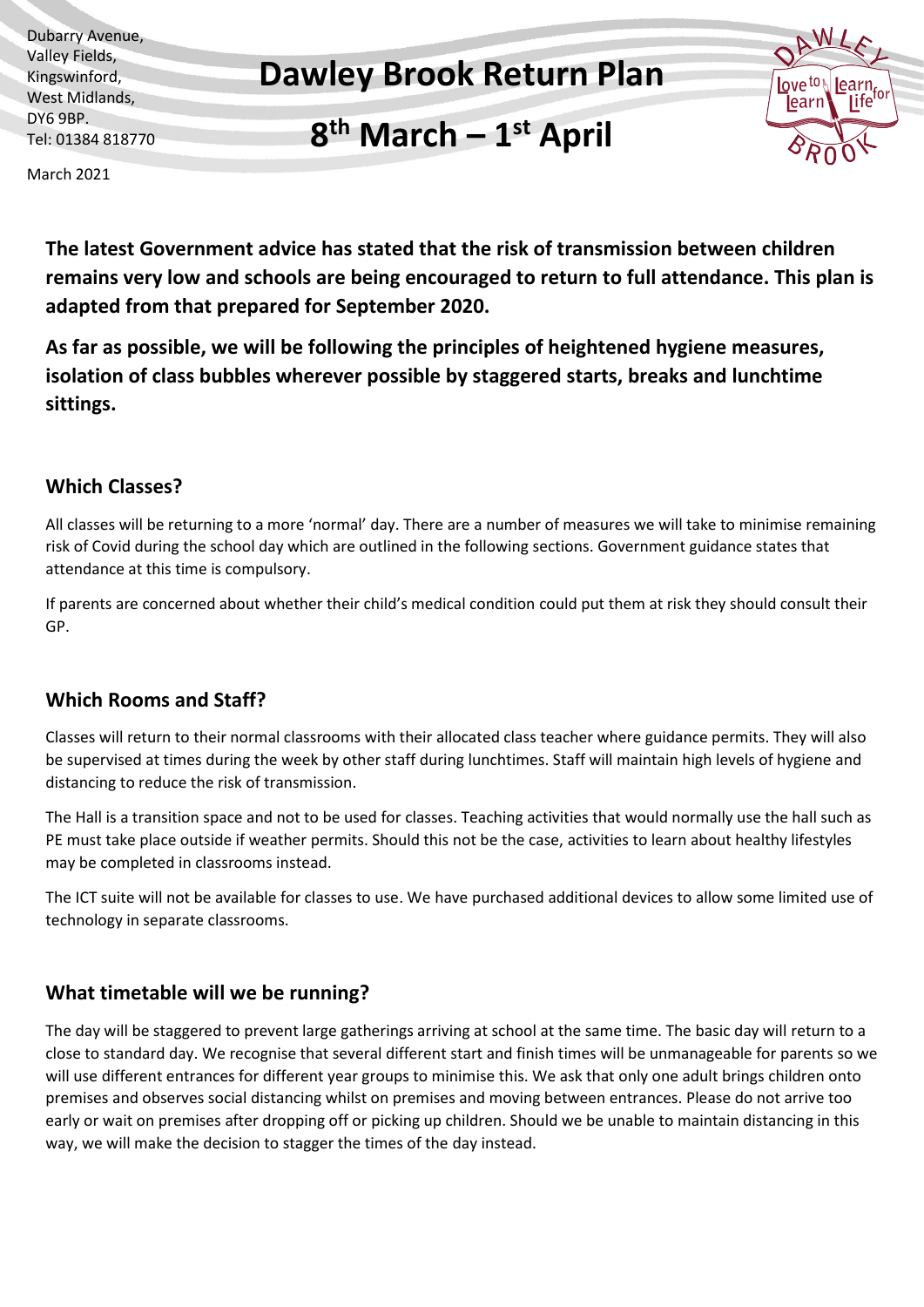To maintain security of bubbles we will be closing at 1:10pm (Reception, Y2, Y4 and Y6) or 1:20pm (Y1, Y3 and Y5) each remaining Friday of the Spring Term. (12<sup>th</sup>, 19<sup>th</sup> and 26<sup>th</sup> March). Nursery will continue their usual Friday afternoon session.

The motivations for this temporary change are as follows:

- With the incidence of cases locally and within our wider school community, each bubble will be taught wherever possible by their named class teacher. This will increase the safety and integrity of each bubble.
- Without making this change, at least one class would have been closed until the end of shielding guidance. This small change to the weekly timetable will keep all classes in school at this time which is preferable to the disruption the closure of one class would make.
- We are taking measures to ensure classes are taught by our own staff instead of external contractors such as supply staff to maintain a high level of Covid security. This does not affect regular external staff, such as the PE coach, who follow specific risk assessments we have prepared.

There will be a very small number of emergency childcare places each of these Fridays strictly for children where both parents are key workers AND on shift at that time with no other childcare options. Please contact Mr. Walters on [mwalters@dawley.dudley.sch.uk](mailto:mwalters@dawley.dudley.sch.uk) if this is the case.

The basic school day will be 8:40 am to 3:00pm or 8:50am to 3:10pm. We are using 2 entrances onto external school premises and 4 separate entrances for children to enter the school building.

Wraparound care will be available for any child requiring it but parents must book this in advance. Children will be allocated a table in the room according to their year group and to maintain distancing between bubbles.

Teaching staff working with classes will be arriving and leaving school at times closely aligned to the timetable. This should restrict contact with other adults in school. They should be mindful of moving round the building using the directional system and not entering other classrooms than their own. Staff moving round the building will be wearing face coverings in line with the updated guidance on *[Face coverings in education.](https://assets.publishing.service.gov.uk/government/uploads/system/uploads/attachment_data/file/965446/Face_coverings_in_education_-_March_2021.pdf)*

## **What pick up and drop off restrictions are we putting in place?**

The timetable has been staggered to support there being the minimum number of adults accessing the school site at any one time. We will also minimise risk by allocating groups a specific entrance onto the school site and into school which minimises the transit through the building and the number of adults congregating in one place.

To access the site, parents should use either the Nursery gate or the main pedestrian access down the slope.

| <b>Class</b> | <b>Time</b>  | <b>Premises entrance</b> | <b>Building entrance</b>              |
|--------------|--------------|--------------------------|---------------------------------------|
| Nursery      | 9:00 to 3:30 | Nursery gate             | Nursery/Reception door. Please follow |
| Reception    | 8:40 to 3:00 |                          | the arrows to access.                 |
| Year 1       | 8:50 to 3:10 | Main pedestrian entrance | Key Stage 1 door                      |
| Year 2       | 8:40 to 3:00 |                          |                                       |
| Year 3       | 8:50 to 3:10 | Nursery gate             | Key Stage 2 door                      |
| Year 4       | 8:40 to 3:00 |                          |                                       |
| Year 5       | 8:50 to 3:10 | Main pedestrian entrance | Side gate directly to classroom doors |
| Year 6       | 8:40 to 3:00 |                          |                                       |

The following access should be used:

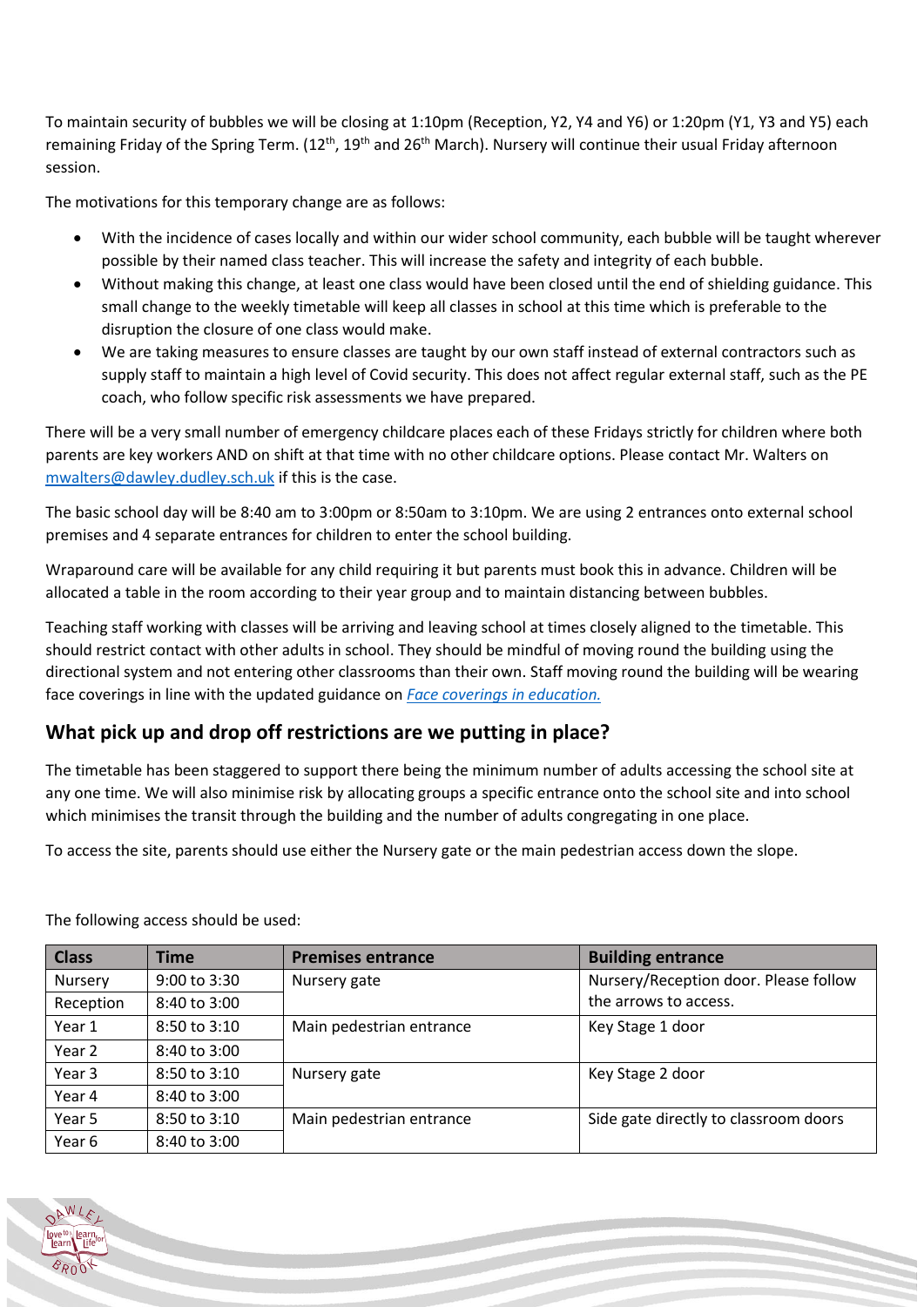We will ask that children are dropped off/picked up by a single adult where possible and that adults socially distance whilst onsite, wear face coverings and do not remain on school premises after their child has been dropped off or picked up. Start and end times are staggered by 10 minutes to minimise numbers but this will only work if school and parents are able to be prompt.

## **What curriculum will we be providing?**

We will be following a full school curriculum. Activities will be adapted where needed to reduce the risk of transmission, but the government is confident that this risk is already low and can be managed within a 'normal' school day. We will not be holding whole school assemblies but children will be having class assemblies based on the same subjects or events. We will not be providing after school activity clubs at this time, but will review this at Easter when the situation will be assessed to decide whether it will be appropriate to provide clubs in the Summer Term.

## **What measures will we take during the day to minimise risk?**

#### **Handwashing**

Upon entry to school, children and adults will be asked to wash their hands. Handwashing will be encouraged regularly through the day including before and after break times, lunch and after using the toilet. There will be access throughout the building to hand sanitiser. Handwashing should be with soap and water and for at least 20 seconds. Posters will encourage proper methods of handwashing.

#### **Uniform**

Children should come into school in uniform. Adults in school are also encouraged to wear more casual clothing which is easily changed at home and washed.

We hope to spend more time in groups outside. Children should bring a coat and wear sensible shoes. We will still go outside if it is raining (within sensible limits.) so coats must be waterproof. The cloakrooms will not be in use so coats will be taken into classrooms with children.

We will also be asking children to come into school in PE kit on days that they have PE. We will communicate the days to all parents once the timetable in finalised.

#### **Own equipment**

Children do not need to bring equipment from home. We have purchased additional resources to make a separate pack of equipment for each child. Equipment will not be shared where possible. Children should be encouraged to look after their separate equipment. We will be using some shared equipment for subjects such as art or music, but this will be cleaned between uses. There will be materials available to wipe equipment in classrooms.

Children should bring a full water bottle to school each day. This should be clearly labelled with their name to avoid confusion. The water fountains will remain in operation, but we will be organising their use to help minimise contact between class 'bubbles'. The water fountains have been upgraded to be operated by means of a foot pedal to minimise hand contact.

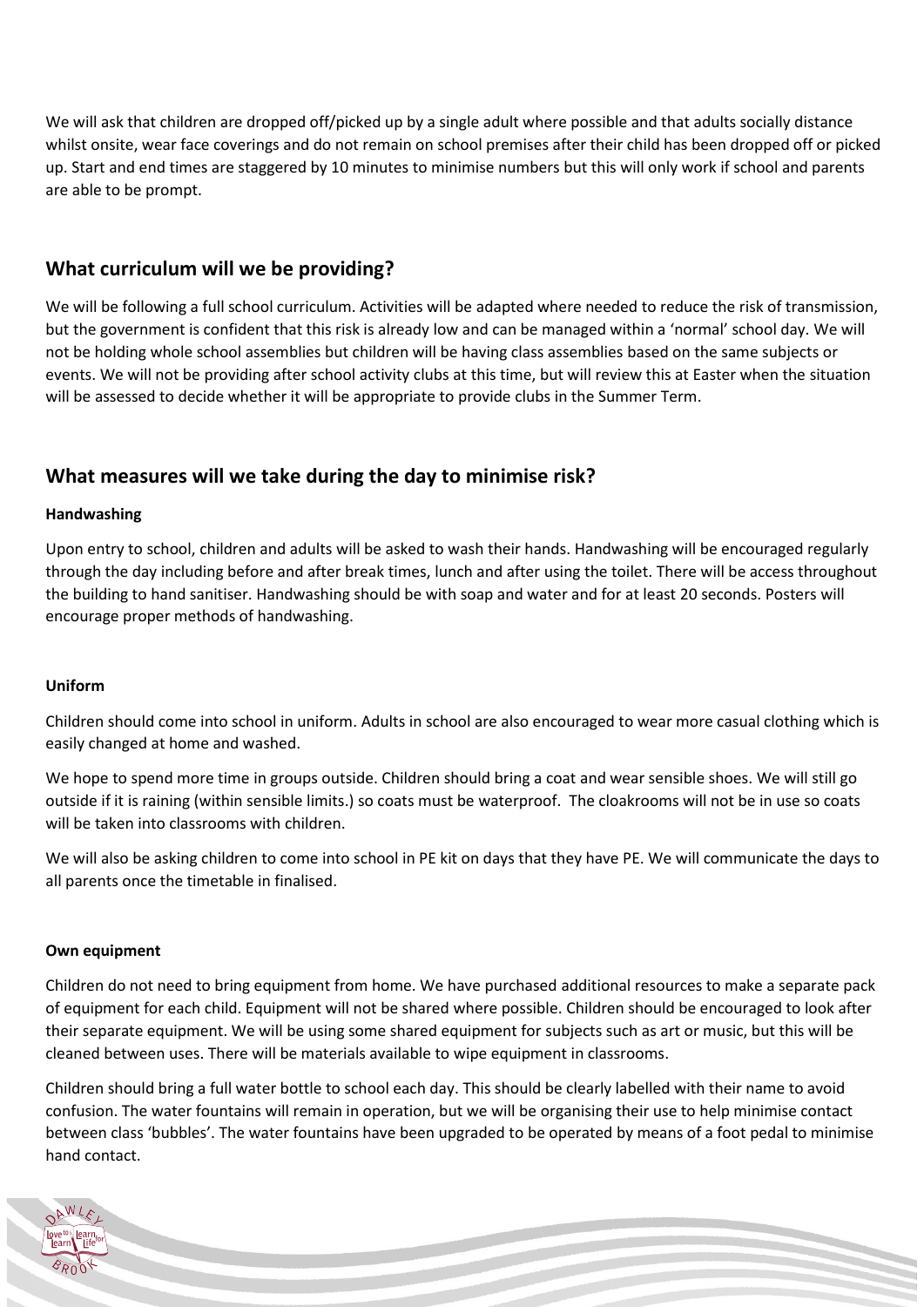#### **Corridors**

All areas of transit in the school will be marked as follows:

- Where we are able floors will be marked with yellow tape to put in place one-way systems. This includes corridors and the hall. Tape will be place across to indicate 2 metre distancing and the direction of travel, helping children and adults to judge how to remain socially distanced.
- Areas which cannot be made one way will be indicated by red tape to advise anyone to be aware of where other people are positioned.
- Where possible, transitions should take place through external doors to the outside.

#### **Toilets**

We do not have enough toilets to limit use to particular classes but will encourage children not to enter toilets if they are already in use. Additionally we will ensure children wash their hands.

Children will be encouraged to use the toilet at staggered breaktimes to try to minimise any crossover of class bubbles. No more than 1 child from each class bubble will be allowed to use the toilets at any one time but this may still mean that there are more than one child in the set of toilets. If children are waiting to use the toilet they will be encouraged to remain at 2 metre distance whilst waiting. Children will not be stopped from going to the toilet, we will just ensure risk can be minimised when using communal areas.

It would be helpful if parents can encourage children to use the toilet directly before coming to school.

#### **Table cleaning**

Each child will have an allocated desk. If cases of Covid19 occur in the school population this will facilitate effective 'Test and Trace' activities. Desks will be cleaned regularly through the day as outlined in guidance and at least at the start of the day, before and after break and lunchtimes and at the end of the day. Children will remain at their desk when in the classroom. There will not be partner or group activities which would mean close contact. Cleaning will be done by a member of staff with appropriate training in the use of chemicals and relevant PPE.

Areas of the school that cannot be cleaned appropriately between different class bubble activities will not be used. This includes the ICT suite (or computers), the teaching kitchen, the library and the hall.

## **How will breaktimes and lunch be managed?**

Catering Services will be providing a more limited menu of hot lunches which can be ordered as normal. We will ask that lunch money is put into clearly marked envelopes and placed in the classroom basket during registration. Children can bring their own packed lunches, but we will ask that parents follow the same principles as staff will not be able to open packaging due to social distancing principles.

To maintain social distancing where possible, lunch sittings will be staggered so that bubbles are using the hall in a secure and distanced way at one time. To support this, if the weather is good, we may use outside picnic areas for children to eat packed lunch. We will be mindful of children wanting to eat with particular classmates but may not be able to accommodate this so ask that parents support us to share this with children.

Groups will have breaks throughout the day, separated from other groups by time (break rota) or physical distance.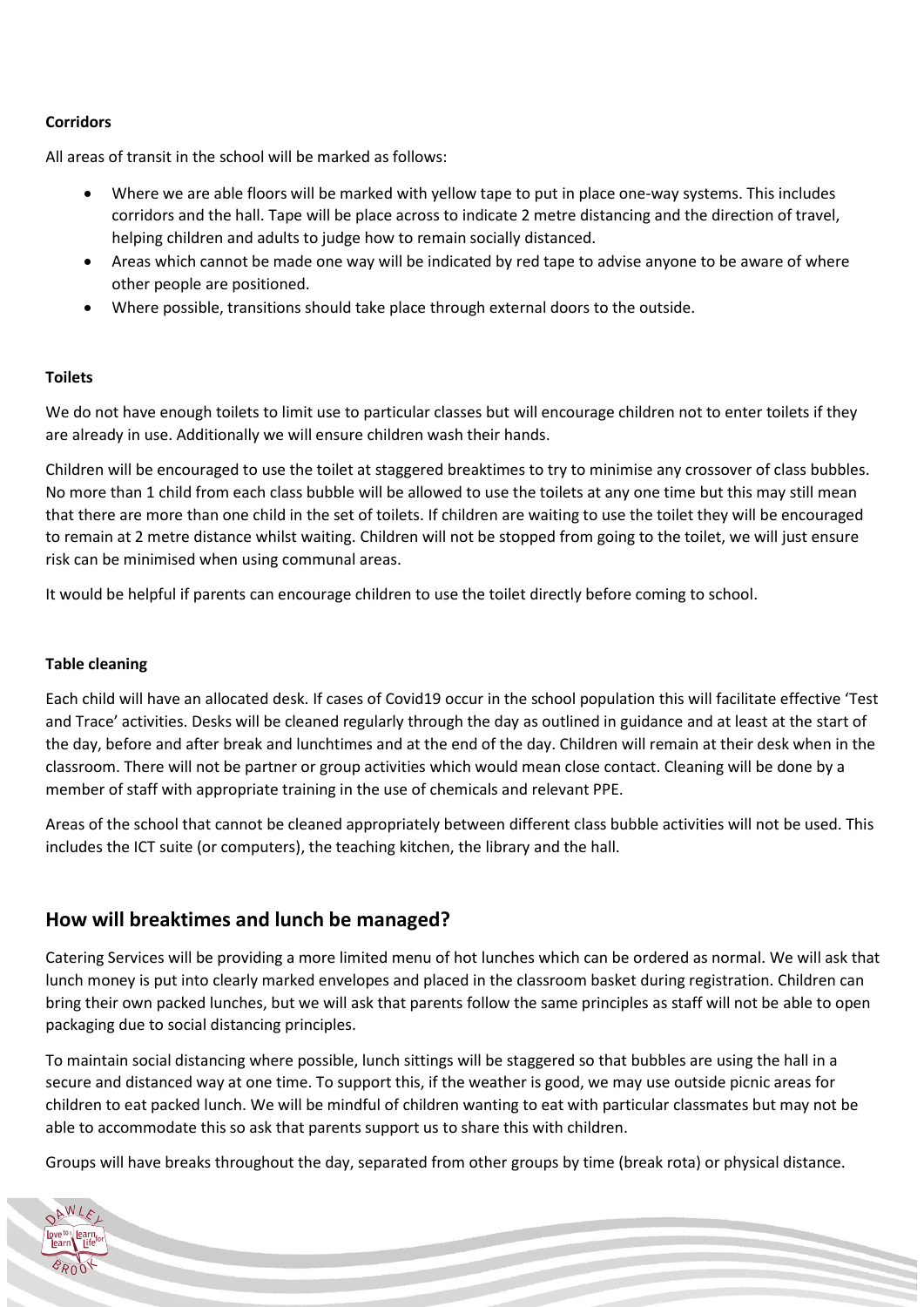There will be no 'Tuck' shop. Children should bring a snack in from home that they can open without assistance from staff if they wish. Parents are reminded that food brought into school should not contain nuts.

Children will be discouraged from sharing food. Parents are asked to speak to their child about this before their child returns to school.

Transit from the classroom to outside spaces should be through direct external doors where possible.

## **What physical changes will we make to minimise risk?**

#### **Bins**

All bins in classrooms have been changed to bins with lids as in guidance. Rubbish from bins will be collected regularly through the day, double-bagged and kept securely for 72 hours before being disposed of.

Children will be encouraged to use disposable tissues if needed and discard them immediately after use.

Rubbish from packed lunches brought from home will be put back into lunchboxes and bags to be taken home. Rubbish from grab bags will be placed in the bins at school.

#### **Desks**

Desks have been moved to make as much space as possible between each desk and the Teacher/TA space at the front of the room. Children will remain at desks and due to space constraints are unlikely to be taking part in carpet work.

#### **Equipment**

Children will have their own equipment packs in a wipeable bag. They will not be sharing equipment. If equipment is used such as counting cubes, this will be collected and cleaned before it is reused by anyone.

Shared equipment will only be accessible where we are sure that it can be cleaned between uses. This includes EYFS where children will not be taking part in continuous provision or activities that involve sharing toys and equipment. This will also include class libraries. Children will be supported to choose and return a book safely when needed.

Wherever possible, material and soft furnishings which cannot be wiped have been removed from classrooms.

#### **Bags**

If children bring bags from home they will be brought into the classroom and placed under the desk to minimise the trip hazard. Where possible, bags should only contain items needed that day (lunch box, spare clothes). Children should not bring in any other items from home. Please be mindful of the limited space in the classroom and try to avoid large bags where possible.

#### **Marked out corridors**

All areas of transit have been marked out to support social distancing and indicate areas where care should be taken to avoid close contact. This has been outlined earlier.